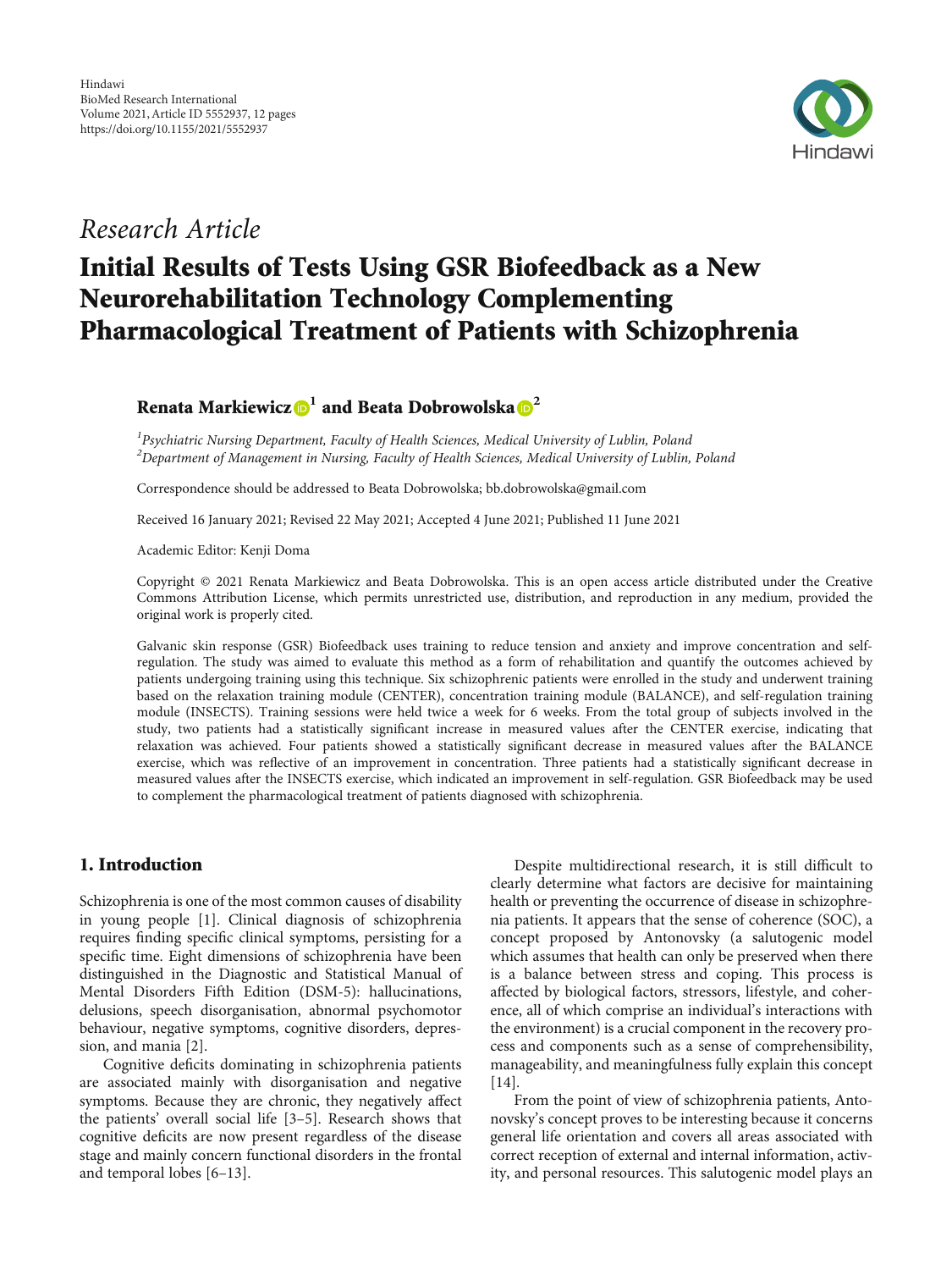important role in coping with stress and problems in daily life.

Increasingly, new possibilities are being sought that, based on therapeutic interventions, would enable the reduction of deficits resulting from the disease. Today, much interest is focused on neuronal mechanisms, which, being physiological markers, can be used to guide treatment decisions regarding existing deficits. One such indicator is electrodermal activity (EDA), which provides information about emotions, cognitive processes, and behaviour, and hence also about the functioning of different brain areas. The galvanic skin response (GSR), both the general toniclevel electrodermal component (skin conductance level, SCL) and the phasic component (skin conductance responses, SCR<sub>s</sub>), is a measure used in the diagnosis and treatment of mental disorders, and Biofeedback training method based on GSR measurements allows to modulate a patient's emotional state as the need arises [\[15\]](#page-10-0).

The ability to reduce stress presumably increases the patients' sense of coherence, protects them against relapse, enhances their cognitive processes, and improves their quality of life. Such a possibility is offered by GSR Biofeedback (GSR BF), which uses specially selected exercises to reduce the level of tension and anxiety and improve concentration and self-regulation. Importantly, the program provides an interesting interactive interface between the patient and the computer. The effects of this method are confirmed by numerous studies which describe a wide range of applications of this method in the rehabilitation of mentally ill patients with anxiety disorders [\[16](#page-10-0)–[18\]](#page-10-0), depression [\[19, 20](#page-10-0)], suicidal tendencies [\[21, 22\]](#page-10-0), bipolar affective disorder [\[23,](#page-10-0) [24\]](#page-10-0), and schizophrenia [\[25](#page-10-0)–[27](#page-10-0)]. By analysing the electrodermal activity signal on baseline, phasic  $SCR<sub>s</sub>$ , and tonic SCL data, one can determine the phase of the disease, severity of symptoms, and the possibility of relapse. These extremely sensitive indicators reveal many features that are common to specific clinical entities, which, from the diagnostic point of view, are important for further treatment decisions [[15\]](#page-10-0).

Today, there are many studies available regarding the use of neurofeedback in the rehabilitation of people with mental disorders [\[28](#page-10-0)–[31\]](#page-10-0). In addition, there is a lively discussion about the effectiveness of this method in psychiatry, and at the same time, it is recommended to continue research on this topic [[32](#page-10-0), [33](#page-10-0)]. While research on the meaning of the galvanic skin response in groups of patients with schizophrenia was carried out and the pioneer of these studies was Gruzelier [\[34](#page-10-0), [35\]](#page-11-0), currently, studies using GSR are not widely conducted. However, it is an important neurophysiological indicator as well as muscle (EMG) and brain (EEG) indicators.

This study was aimed to evaluate the GSR Biofeedback method as a form of rehabilitation and to demonstrate the outcomes achieved by schizophrenia patients undergoing training based on three modules: relaxation (CENTER), concentration (BALANCE), and self-regulation (INSECTS).

#### 2. Materials

2.1. Characteristics of the Studied Group. The average patient age was 41 years (range: 34-45 years, median: 42.5); four

patients were single and two were divorced. All patients came from large cities (over 100 thousand inhabitants); all were receiving a disability allowance and lived alone or with their parents. Three subjects had completed primary education (until 15 years of age), while the other three had completed secondary education (until 18 years of age). The mean number of subjects' hospitalisations was 8 stays (range: 4-15; median: 7) and was possibly associated with irregular treatment, alcohol consumption, or discontinuation of medication. The mean age at the time of the first hospitalisation was 21 years (range: 22-29; median: 24). Four patients did not report suicidal attempts and self-harm; two patients did report such episodes. All subjects were right-handed, took atypical neuroleptics, had no neuroleptic malignant syndrome (NMS) complications, and had no family history of schizophrenia; no drug allergies were reported; none had undergone major surgery; and none had problems with alcohol addiction. These details are presented in Table [1](#page-2-0).

#### 3. Method

3.1. Design. Six schizophrenia patients in remission were included in the pilot study. Considering the main deficits, which patients experience in schizophrenia [\[1,](#page-9-0) [3, 4, 8](#page-10-0)–[14\]](#page-10-0) standard training based on the relaxation (CENTER), concentration (BALANCE), and self-regulation (INSECTS) modules on the Elmiko Digi-Track apparatus (Elmiko-Medical Company, Warsaw, Poland) was organised. Convenience sampling was used to recruit participants, who were patients of psychiatric day ward in one hospital in the eastern part of Poland and had to meet the following study inclusion criteria: a patient's informed consent, a clinical diagnosis of schizophrenia (DSM-V), age (18–50 years), right-handedness, no history of neurological diseases, and exclusion of mental impairment, dementia, and addiction to alcohol. To ensure anonymity, patients were given codes consisting of two letters BF (short for Biofeedback) and a number: BF-2, BF-3, BF-7, BF-8, BF-9, BF-10.

3.2. Procedure. The participants who did the CENTER exercise were instructed to bring bubbles appearing on the screen into a circle in the centre of the screen; the faster the person relaxed, the faster they placed the bubbles in the circle. Participants practising in the BALANCE module had the task of placing and holding a ball in the middle of a tilting board; correct performance of the task testified to increased activation. The exercise in the INSECTS module consisted of turning ants running across the screen into ladybugs by clicking on them with the mouse; correct performance showed that a balance in self-regulation had been achieved.

Each training module was analysed for the level of the participants' relaxation and activation. The results were analysed using a PC and included the following indicators: average, baseline SCL value (start value), maximum relaxation value (expressed as a percent or as an absolute value in kOhm), and the minimum relaxation value, which was also the maximum activation value (expressed as a percent or as an absolute value in kOhm) [[36](#page-11-0)].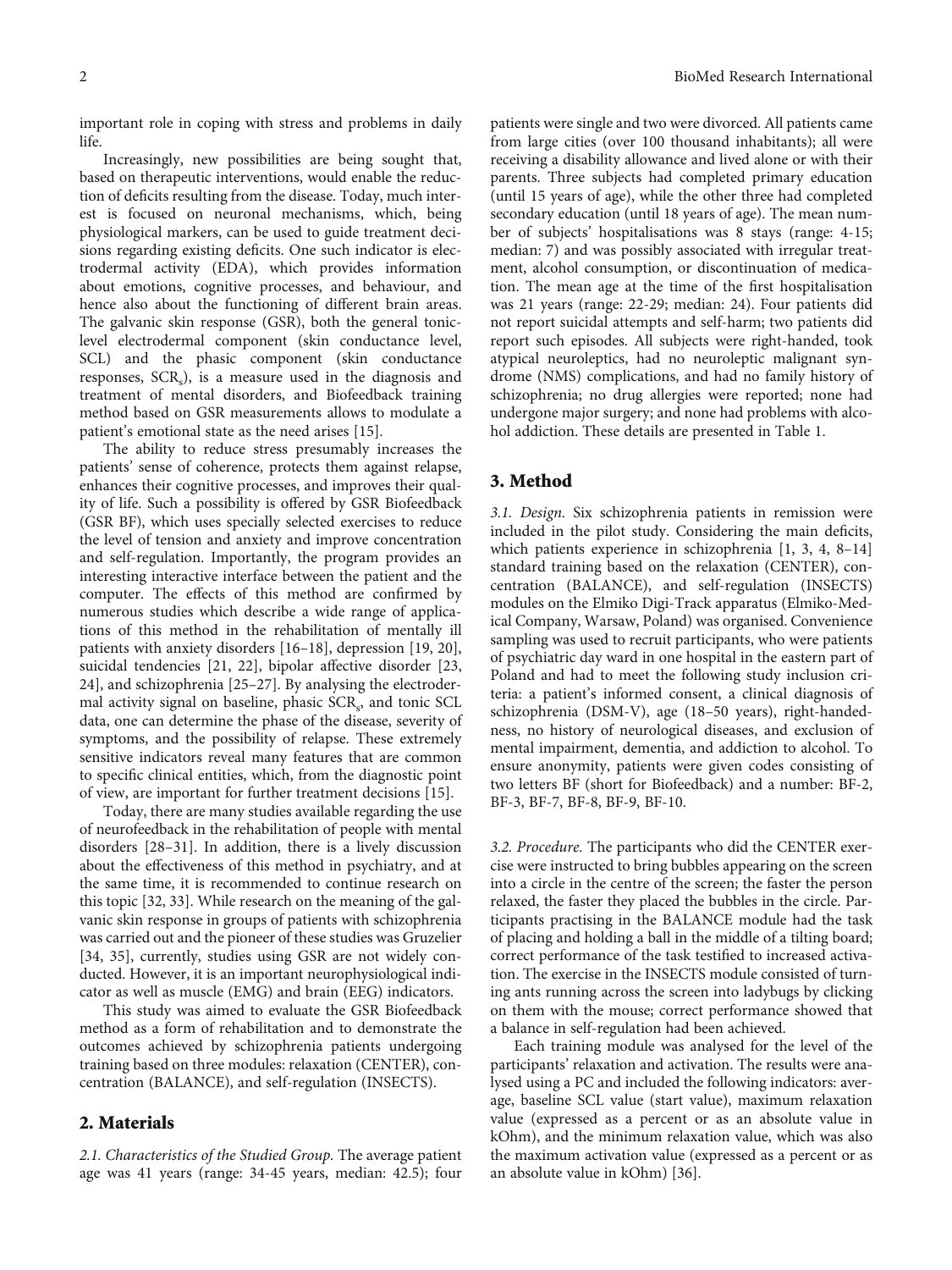<span id="page-2-0"></span>

| Variable                     |                                                       | $\boldsymbol{n}$                 |
|------------------------------|-------------------------------------------------------|----------------------------------|
|                              | Large city (above 100 thousand)                       | 6                                |
| Place of residence           | City (below 100 thousand)                             | $\boldsymbol{0}$                 |
|                              | Village                                               | $\boldsymbol{0}$                 |
|                              | Alone                                                 | $\mathfrak{Z}$                   |
| Living situation             | With parents                                          | $\mathfrak{Z}$                   |
|                              | With family                                           | $\boldsymbol{0}$                 |
|                              | Primary                                               | 3                                |
|                              | Vocational                                            | $\boldsymbol{0}$                 |
| Education                    | Secondary                                             | 3                                |
|                              | University                                            | $\boldsymbol{0}$                 |
|                              | In profession                                         | $\boldsymbol{0}$                 |
|                              | Outside profession                                    | $\boldsymbol{0}$                 |
| Employment                   | Unemployed                                            | $\boldsymbol{0}$                 |
|                              | Benefit (awarded for a definite period)               | $\mathbf{1}$                     |
|                              | Disability benefit (awarded for an indefinite period) | 5                                |
|                              | Single                                                | 4                                |
|                              | Married                                               | $\boldsymbol{0}$                 |
| Marital status               | Divorced                                              | $\overline{2}$                   |
|                              | Widower                                               | $\boldsymbol{0}$                 |
|                              | None                                                  | $\overline{4}$                   |
| Number of children           | One child                                             | $\overline{c}$                   |
|                              | $\rm No$                                              | 6                                |
| Family history-mother        | Yes                                                   | $\boldsymbol{0}$                 |
|                              | No                                                    | 6                                |
| Family history-father        | Yes                                                   | $\boldsymbol{0}$                 |
|                              |                                                       |                                  |
|                              | Regular (once a month)                                | $\overline{4}$<br>$\overline{c}$ |
| Outpatient monitoring        | Irregular (less often than once a month)              |                                  |
|                              | None                                                  | $\boldsymbol{0}$                 |
|                              | None                                                  | $\overline{4}$                   |
| Self-mutilation              | Surface cuts                                          | 1                                |
|                              | Deep cuts                                             | 1                                |
|                              | Other                                                 | $\boldsymbol{0}$                 |
| Suicide attempts             | No                                                    | $\overline{4}$                   |
|                              | Yes                                                   | $\overline{c}$                   |
|                              | Alcohol (occasional consumption)                      | $\mathfrak{D}$                   |
| Causes of disease recurrence | Withdrawal of medicines                               | 3                                |
|                              | No clear reason                                       | 1                                |
|                              | None                                                  | 3                                |
|                              | Alcohol                                               | 0                                |
| Substance use                | Drugs                                                 | $\mathbf{0}$                     |
|                              | Nicotine                                              | 3                                |
|                              | Other                                                 | $\mathbf{0}$                     |
|                              | Atypical                                              | 6                                |
| Medication                   | Typical                                               | 0                                |
|                              | Mixed                                                 | $\theta$                         |
| <b>NMS</b>                   | $\rm No$                                              | 6                                |
|                              | Yes                                                   | 0                                |
| Allergies to medicines       | $\rm No$                                              | 6                                |
|                              | Yes                                                   | $\bf{0}$                         |
| Total                        |                                                       | 6                                |

## Table. 1: Demographic data and data associated with the patients' disease.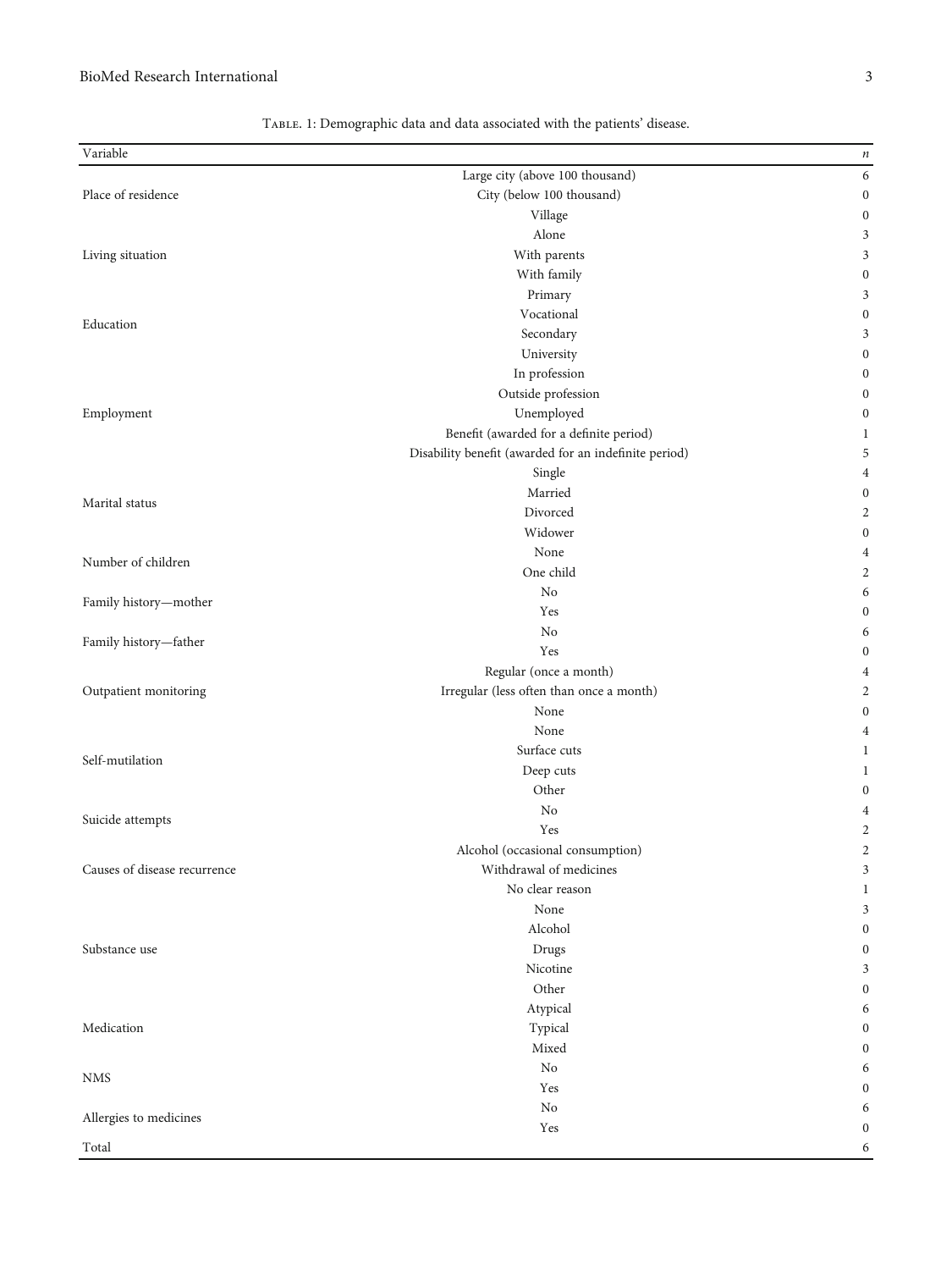The initial/start value was calculated automatically and depended on the participant's level of activation at the beginning of the session (dashed line). The computer registered the patient's psychophysical state during each new session relative to the start value. The average was represented by a solid line which connected data points representing average relative changes in GSR. The relative position and distance between the two lines depended on the participant's initial activation state and the maximum and minimum values of relaxation and activation. The dashed line positioned above the solid line meant that the participant showed higher activation (a higher start value), which should decrease during the session. A decrease in the value associated with activation (solid line below dashed line) indicated an increase in the level of relaxation, and the data points connected by the solid line were averages of the values obtained during the whole session. A declining solid line with a small number of phasic activities (SCR<sub>s</sub>) indicated that relaxation dominated over activation. Conversely, a rising solid line and an increased number of SCR<sub>s</sub> showed that activation dominated over relaxation. The main goal of all the training sessions was to stabilize the participants' mental state and control and modulate it depending on their current psychophysical condition. Exercises in the three modules allowed to alleviate the complaints reported by the patients (they enhanced cognitive processes; improved concentration, memory, perceptiveness, and executive functions; and stabilized emotions).

The tests were performed in accordance with the adopted schedule. Measurements were made with electrodes attached to fingers (index and ring) of the left hand, coupled to a device which displayed the sequential training modules. The training time was determined by the computer, in accordance with the Elmiko Digi-Track apparatus (Elmiko-Medical Company, Warsaw, Poland) Instruction Manual, and the patients' results were recorded in graphic form at the end of each session. Demographic data were collected using a proprietary questionnaire, and hemispheric dominance was determined on the basis of Linksman's test [[37](#page-11-0)] (Figure [1\)](#page-4-0).

3.3. Ethical Issues. The subjects had given their consent to participate in the exercises and were thoroughly acquainted with the procedure and the training method. They also provided a written statement on participation in the experiment. The study protocol was accepted by the Bioethics Committee of the Medical University of Lublin—approval no. KE-0254/35/2019.

3.4. Analysis. Statistical analyses were performed using the Statistica 9.1 package (StatSoft Polska). The study procedure included an analysis of changes in the initial values (I.V.) and mean values (M.V) for measurements obtained during sessions conducted in each module; the significance of the changes was determined using the Wilcoxon signed-rank test.

$$
z = \frac{T - n(n+1)/4}{\sqrt{n(n+1)(2n+1)/24} - \sum t^3 - \sum t^4/48},\tag{1}
$$

 $\sum R_{+}$  is the sum of positive ranks.  $\sum R_{-}$  is the sum of negative ranks.

The trend was established on the basis of the mean values of the initial measurements for each training day using the Spearman rank correlation coefficient.

$$
r_s = 1 - \frac{6\sum_{i=1}^{n} d_i^2}{n(n^2 - 1)},
$$
\n(2)

 $d^2$ <sub>*i*</sub> is the squares of the differences between the ranks of the corresponding values of the  $x_i$  and  $y_j$  characteristics. *n* is the number of data pairs (number of rows in the table).

#### 4. Results

The tests were performed using three similar modules in accordance with the adopted schedule, at the same time intervals for all patients. The values measured in the studied group and the significance of the change between I.V. and M.V. are presented in Table [2.](#page-5-0)

The analyses were based on 12 measurements for each patient. For patient BF-2, no statistically significant changes in the CENTER measurements  $(Z = 1.020, p = 0.308)$  were observed during the exercise, but such changes did occur when the patient did the BALANCE exercise  $(Z = 2.589, p$ = 0*:*010), in which a decrease was visible in the measured values, indicating activation. For the INSECTS module, statistically significant changes were noted  $(Z = 2.490, p =$ 0*:*013) during the exercise, associated with a reduction in measured values. The above data suggest that the patient did not achieve relaxation when training with the CENTER module but did achieve an improvement in concentration and self-regulation when doing the BALANCE and INSECTS exercises, respectively. Also, in case of patient BF-3, no statistically significant changes in the CENTER measurements were noted  $(Z = 1.336, p = 0.182)$  during the exercise, but such changes did occur when the BALANCE module was used  $(Z = 2.275, p = 0.023)$ , for which a decrease was visible in the measured values, indicating activation. Statistically significant changes were also noted ( $Z = 2.118$ ,  $p = 0.034$ ) during the INSECTS exercise, which were associated with a reduction in measured values. The above data suggests that the patient did not achieve relaxation during the exercises using the CENTER module but did achieve an improvement in concentration and self-regulation when training in the BALANCE and INSECTS modules, respectively. Similarly, in case of patient BF-9, no statistically significant changes in the CENTER measurements were observed  $(Z = 0.078, p$ = 0*:*937) during the exercise, in contrast to the BALANCE exercise  $(Z = 2.275, p = 0.023)$ , during which a decrease in the difference in values, representing activation, was noted. Statistically significant changes, associated with a reduction in the measured values, were also found for the INSECTS module  $(Z = 2.275, p = 0.023)$ . The above data suggests that during the exercises in the CENTER module, the patient did not achieve relaxation, but training in the BALANCE and INSECTS modules improved the patient's concentration and self-regulation.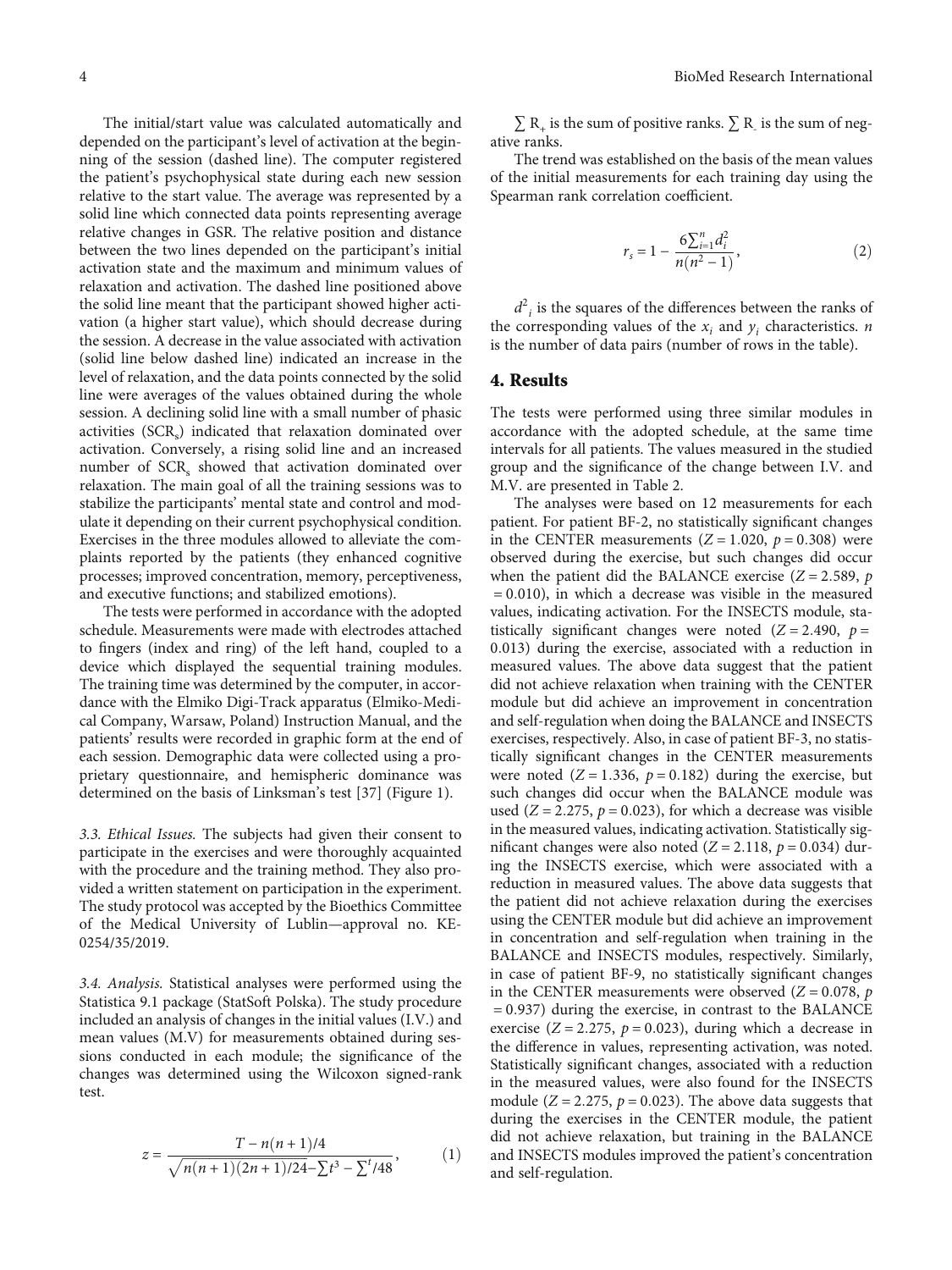<span id="page-4-0"></span>

Figure 1: Research procedure.

In the case of patient BF-7, statistically significant increases in the CENTER measurements  $(Z = 2.746, p =$ 0.006) and the BALANCE measurements  $(Z = 3.059, p =$ 0*:*002) were observed during training, which indicated that relaxation and an improvement in concentration were achieved. For the INSECTS module, no statistically significant changes were noted  $(Z = 1.922, p = 0.055)$  during the exercise, which meant that the patient achieved lower values of the parameters measured, which pointed to problems with self-regulation. For patient BF-8, statistically significant changes were noted in the CENTER measurements  $(Z = 2.667, p = 0.008)$  during exercises, but no such changes were seen for the BALANCE  $(Z = 0.157, p = 0.875)$  and INSECTS  $(Z = 1.334, p = 0.182)$  modules. The above data indicates that during the BALANCE and INSECTS exercises, the patient achieved lower values of the parameters measured, which were indicative of problems with selfregulation and concentration. The higher differences in measured values for the CENTER module are suggestive of increased relaxation.

In case of patient BF-10, no statistically significant changes during training were noted in the CENTER (*Z* = 0*:*549, *p* = 0*:*583), BALANCE (*Z* = 0*:*275, *p* = 0*:*784), and INSECTS  $(Z = 1.451, p = 0.147)$  measurements. The above data indicates that the parameters measured increased during training in the CENTER and BALANCE modules, indicating that the patient had problems with relaxation and concentration, respectively. A decrease in the measured values during the INSECTS exercise was reflective of problems with self-regulation.

The obtained data imply that in two out of the six patients, the values of the parameters measured increased significantly after the CENTER exercise, which means that the exercise helped the subjects relax. In four out of the six patients, the values of the parameters measured decreased significantly after exercises in the BALANCE module, which indicated an improvement in concentration (reduced relaxation). In three out of the six patients, the values of the parameters measured decreased significantly after the INSECTS exercise, showing that it had a positive effect on the level of self-regulation. Details regarding the effects of the therapy together with the type of changes observed are shown in Table [3.](#page-7-0)

The data shows that during the GSR Biofeedback training, measurements recorded in 71% of the patients were associated with relaxation in the CENTER module, in 54% of the patients the measurements were associated with activation in the BALANCE module, and in 54% of the patients, they were associated with activation in the INSECTS module. Activation and relaxation were understood as any, even the smallest, change in the measured values.

In a further part of the study, a trend determined on the basis of the mean initial measurement values (I.V.) calculated at the beginning of each session on a given day of experiment was analysed. Spearman's correlation coefficient was used to evaluate the trend measured (Table [4\)](#page-8-0). The analysis indicates that there is a statistically significant increasing trend in four (out of the six) randomly studied patients (BF-2, BF-3, BF-7, BF-9). The positive correlation coefficient indicates that with the successive measurements, the mean initial measurement value (I.V.) increased.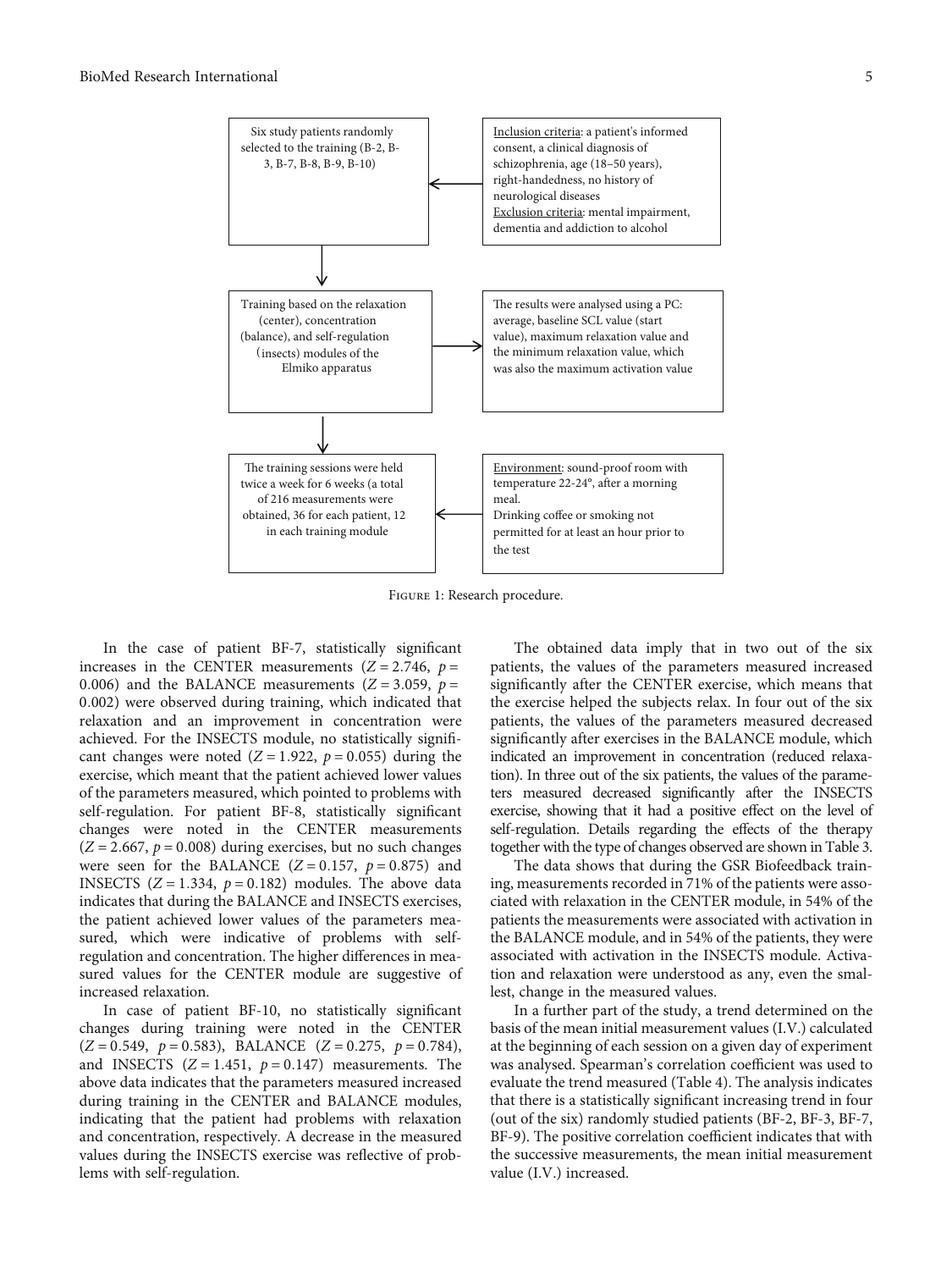<span id="page-5-0"></span>

| Patient: CODE                              | Method                  | Measurement                                       |          | Average Median | Min    |                        |                        |        | Max Bottom quartile Upper quartile Standard deviation |
|--------------------------------------------|-------------------------|---------------------------------------------------|----------|----------------|--------|------------------------|------------------------|--------|-------------------------------------------------------|
|                                            |                         | I.V.                                              | 160.17   | 128.5          | 79     | 329                    | 101                    | 220    | 77.41                                                 |
|                                            |                         | M.V.                                              | 169.33   | 135            | 64     | 322                    | 94.5                   | 264    | 92.79                                                 |
|                                            | <b>CENTER</b>           | Difference                                        | 9.17     | 6              | $-39$  | 53                     | $-10$                  | 28     | 27.29                                                 |
|                                            | Difference significance |                                                   |          |                |        | $Z = 1.020, p = 0.308$ |                        |        |                                                       |
|                                            | I.V.                    | 160.92                                            | 149      | 82             | 313    | 101.5                  | 193.5                  | 70.28  |                                                       |
|                                            | M.V.                    | 153.67                                            | 142      | 63             | 315    | 93.5                   | 191.5                  | 72.63  |                                                       |
| $BF-2$                                     | <b>BALANCE</b>          | Difference                                        | $-7.25$  | $-7$           | $-19$  | $\,4$                  | $-12.5$                | $-2$   | 7.44                                                  |
|                                            |                         | Difference significance                           |          |                |        |                        | $Z = 2.589, p = 0.010$ |        |                                                       |
|                                            |                         | I.V.                                              | 234.58   | 226.5          | 103    | 370                    | 202.5                  | 286    | 78.60                                                 |
|                                            |                         | M.V.                                              | 166.00   | 163.5          | 87     | 275                    | 110                    | 216.5  | 62.73                                                 |
|                                            | <b>INSECTS</b>          | Difference                                        | $-51.92$ | $-37$          | $-163$ | 39                     | $-104$                 | $-2$   | 63.60                                                 |
|                                            |                         | $Z = 2.490, p = 0.013$<br>Difference significance |          |                |        |                        |                        |        |                                                       |
|                                            |                         | I.V.                                              | 772.00   | 734.5          | 504    | 1458                   | 600.5                  | 801    | 273.00                                                |
|                                            |                         | M.V.                                              | 841.17   | 742            | 508    | 1457                   | 622.5                  | 982.5  | 308.65                                                |
|                                            | <b>CENTER</b>           | Difference                                        | 69.17    | 41             | $-78$  | 251                    | $-26$                  | 205    | 124.16                                                |
|                                            |                         | Difference significance                           |          |                |        |                        | $Z = 1.336, p = 0.182$ |        |                                                       |
|                                            |                         | I.V.                                              | 941.67   | 843            | 508    | 1831                   | 717                    | 1034.5 | 394.96                                                |
|                                            |                         | M.V.                                              | 859.17   | 759            | 496    | 1695                   | 597                    | 978.5  | 368.79                                                |
| $BF-3$<br><b>BALANCE</b><br><b>INSECTS</b> |                         | Difference                                        | $-82.50$ | $-94$          | $-253$ | 30                     | $-143$                 | $-0.5$ | 88.72                                                 |
|                                            | Difference significance |                                                   |          |                |        | $Z = 2.275, p = 0.023$ |                        |        |                                                       |
|                                            |                         | I.V.                                              | 1293.00  | 1122           | 552    | 2624                   | 912.5                  | 1620   | 559.87                                                |
|                                            |                         | M.V.                                              | 1066.75  | 925.5          | 484    | 2300                   | 777                    | 1333   | 486.40                                                |
|                                            |                         | Difference                                        | 107.50   | 175.5          | $-180$ | 302                    | $-6.5$                 | 212    | 144.07                                                |
|                                            |                         | Difference significance                           |          |                |        |                        | $Z = 2.118, p = 0.034$ |        |                                                       |
|                                            |                         | I.V.                                              | 310.58   | 265.5          | 159    | 636                    | 217.5                  | 398.5  | 139.31                                                |
|                                            |                         | M.V.                                              | 400.67   | 393            | 207    | 665                    | 277                    | 515    | 154.62                                                |
|                                            | <b>CENTER</b>           | Difference                                        | 90.08    | 81.5           | $-45$  | 227                    | 35.5                   | 145.5  | 75.17                                                 |
|                                            |                         | Difference significance                           |          |                |        |                        | $Z = 2.746, p = 0.006$ |        |                                                       |
|                                            |                         | I.V.                                              | 220.17   | 220            | 115    | 353                    | 187                    | 250.5  | 64.36                                                 |
|                                            |                         | M.V.                                              | 285.33   | 300.5          | 148    | 376                    | 253                    | 334    | 74.72                                                 |
| $BF-7$                                     | <b>BALANCE</b>          | Difference                                        | 65.17    | 49             | 11     | 149                    | 21.5                   | 103    | 49.06                                                 |
|                                            |                         | Difference significance                           |          |                |        |                        | $Z = 3.059, p = 0.002$ |        |                                                       |
|                                            |                         | I.V.                                              | 377.00   | 362.5          | 229    | 638                    | 301.5                  | 449    | 111.28                                                |
|                                            |                         | M.V.                                              | 309.50   | 296.5          | 201    | 519                    | 230                    | 376    | 92.37                                                 |
| <b>INSECTS</b>                             |                         | Difference                                        | 41.58    | 49.5           | $-73$  | 175                    | $\overline{7}$         | 77.5   | 67.34                                                 |
|                                            |                         | Difference significance                           |          |                |        |                        | $Z = 1.922, p = 0.055$ |        |                                                       |
|                                            |                         | I.V.                                              | 467.58   | 387            | 221    | 1381                   | 306.5                  | 481    | 307.96                                                |
|                                            |                         | M.V.                                              | 511.58   | 425.5          | 247    | 1423                   | 334                    | 598    | 315.18                                                |
|                                            | <b>CENTER</b>           | Difference                                        | 44.00    | 37.5           | $-17$  | 161                    | 13.5                   | 54.5   | 50.59                                                 |
|                                            |                         | Difference significance                           |          |                |        |                        | $Z = 2.667, p = 0.008$ |        |                                                       |
|                                            |                         | I.V.                                              | 612.58   | 512            | 194    | 1654                   | 397                    | 711.5  | 374.80                                                |
|                                            |                         | M.V.                                              | 611.83   | 535.5          | 227    | 1662                   | 385                    | 710.5  | 371.79                                                |
| $BF-8$                                     | <b>BALANCE</b>          | Difference                                        | $-0.75$  | $20.5\,$       | $-320$ | 260                    | $-75$                  | 58.5   | 142.49                                                |
|                                            |                         | Difference significance                           |          |                |        |                        | $Z = 0.157, p = 0.875$ |        |                                                       |
|                                            |                         | I.V.                                              | 815.83   | 663.5          | 295    | 2698                   | 496.5                  | 869    | 625.78                                                |
|                                            |                         | M.V.                                              | 726.42   | 684            | 184    | 2267                   | 452                    | 755.5  | 524.72                                                |
|                                            | <b>INSECTS</b>          | Difference                                        | $-62.83$ | $-78$          | $-416$ | 171                    | $-119.5$               | 74.5   | 156.95                                                |
|                                            |                         | Difference significance                           |          |                |        |                        | $Z = 1.334, p = 0.182$ |        |                                                       |

Table 2: Values measured in the studied group and significance of the change between I.V. and M.V.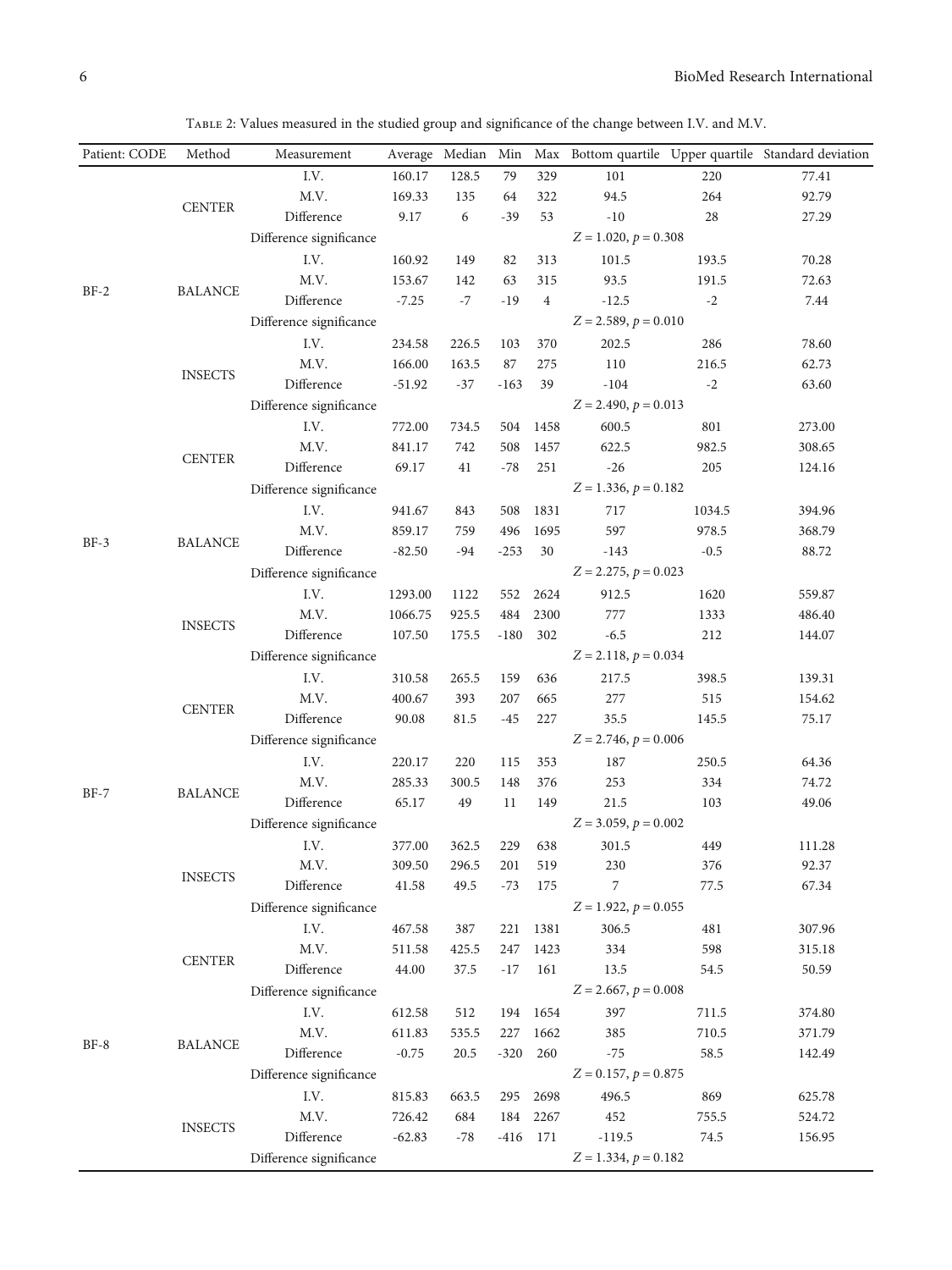|                                            |                         |                         |           | TABLE 2: Continued. |        |                           |                           |        |                                                                          |
|--------------------------------------------|-------------------------|-------------------------|-----------|---------------------|--------|---------------------------|---------------------------|--------|--------------------------------------------------------------------------|
| Patient: CODE                              | Method                  | Measurement             |           |                     |        |                           |                           |        | Average Median Min Max Bottom quartile Upper quartile Standard deviation |
|                                            |                         | I.V.                    | 663.58    | 484.5               | 120    | 1967                      | 350.5                     | 799.5  | 530.65                                                                   |
| <b>CENTER</b>                              |                         | M.V.                    | 613.58    | 536.5               | 130    | 1828                      | 388.5                     | 690    | 440.82                                                                   |
|                                            | Difference              | $-50.00$                | 20        | $-649$              | 171    | $-109.5$                  | 54.5                      | 211.32 |                                                                          |
|                                            | Difference significance |                         |           |                     |        | $Z = 0.078$ , $p = 0.937$ |                           |        |                                                                          |
|                                            |                         | I.V.                    | 767.42    | 510.5               | 250    | 1849                      | 434                       | 990.5  | 554.76                                                                   |
|                                            |                         | M.V.                    | 698.58    | 501                 | 243    | 1759                      | 423.5                     | 776.5  | 476.27                                                                   |
| $BF-9$<br><b>BALANCE</b>                   | Difference              | $-68.83$                | $-14.5$   | $-415$              | 72     | $-45$                     | $-6.5$                    | 142.31 |                                                                          |
|                                            | Difference significance |                         |           |                     |        | $Z = 2.275$ , $p = 0.023$ |                           |        |                                                                          |
|                                            |                         | I.V.                    | 792.17    | 692                 | 373    | 1716                      | 504                       | 1011   | 383.04                                                                   |
|                                            |                         | M.V.                    | 630.33    | 541.5               | 294    | 1664                      | 442                       | 698.5  | 363.36                                                                   |
| <b>INSECTS</b>                             |                         | Difference              | $-120.25$ | $-63$               | $-473$ | 129                       | $-224.5$                  | $-4$   | 173.86                                                                   |
|                                            |                         | Difference significance |           |                     |        |                           | $Z = 2.275$ , $p = 0.023$ |        |                                                                          |
|                                            |                         | I.V.                    | 413.58    | 417.5               | 280    | 568                       | 347                       | 463.5  | 83.57                                                                    |
|                                            |                         | M.V.                    | 427.92    | 418                 | 276    | 695                       | 317                       | 486.5  | 131.69                                                                   |
| <b>CENTER</b><br>$BF-10$<br><b>BALANCE</b> | Difference              | 14.33                   | 23        | $-116$              | 237    | $-34$                     | 35.5                      | 86.38  |                                                                          |
|                                            | Difference significance |                         |           |                     |        | $Z = 0.549$ , $p = 0.583$ |                           |        |                                                                          |
|                                            |                         | I.V.                    | 446.08    | 445                 | 220    | 674                       | 335.5                     | 549    | 138.46                                                                   |
|                                            | M.V.                    | 448.00                  | 407.5     | 212                 | 845    | 328                       | 528.5                     | 176.75 |                                                                          |
|                                            |                         | Difference              | 1.92      | 1.5                 | $-197$ | 229                       | $-14.5$                   | 26.5   | 97.63                                                                    |
|                                            |                         | Difference significance |           |                     |        |                           | $Z = 0.275$ , $p = 0.784$ |        |                                                                          |
|                                            |                         | I.V.                    | 472.83    | 439                 | 309    | 780                       | 383.5                     | 549.5  | 133.60                                                                   |
|                                            | <b>INSECTS</b>          | M.V.                    | 364.17    | 364.5               | 196    | 534                       | 293                       | 430.5  | 94.53                                                                    |
|                                            |                         | Difference              | $-64.42$  | $-30$               | $-259$ | 54                        | $-162.5$                  | 25     | 109.06                                                                   |
|                                            | Difference significance |                         |           |                     |        | $Z = 1.451, p = 0.147$    |                           |        |                                                                          |
|                                            |                         | I.V.                    | 464.58    | 380                 | 79     | 1967                      | 242.5                     | 577    | 343.02                                                                   |
|                                            | <b>CENTER</b>           | M.V.                    | 494.04    | 424.5               | 64     | 1828                      | 288                       | 629.5  | 332.94                                                                   |
| Whole group:<br><b>BALANCE</b>             | Difference              | 29.46                   | 30        | $-649$              | 251    | $-9.5$                    | 62                        | 118.11 |                                                                          |
|                                            | Difference significance |                         |           |                     |        | $Z = 3.517, p = 0.0004$   |                           |        |                                                                          |
|                                            |                         | I.V.                    | 524.81    | 424                 | 82     | 1849                      | 226                       | 674.5  | 421.57                                                                   |
|                                            |                         | M.V.                    | 509.43    | 398.5               | 63     | 1759                      | 264                       | 655.5  | 378.37                                                                   |
|                                            |                         | Difference              | $-15.38$  | $-5$                | $-415$ | 260                       | $-24$                     | 31.5   | 108.63                                                                   |
|                                            |                         | Difference significance |           |                     |        |                           | $Z = 0.676$ , $p = 0.498$ |        |                                                                          |
|                                            |                         | I.V.                    | 664.24    | 492.5               | 103    | 2698                      | 346.5                     | 820.5  | 512.26                                                                   |
|                                            | <b>INSECTS</b>          | M.V.                    | 543.86    | 413                 | 87     | 2300                      | 274                       | 701.5  | 441.66                                                                   |
|                                            |                         | Difference              | $-25.06$  | $-9.5$              | $-473$ | 302                       | $-104.5$                  | 54.5   | 144.10                                                                   |
|                                            |                         | Difference significance |           |                     |        |                           | $Z = 1.252, p = 0.211$    |        |                                                                          |

Legend: CENTER: relaxation training module; BALANCE: concentration training module; INSECTS: self-regulation training module; I.V.: initial measurement value (kOhm); M.V.: mean measurement value for the entire task (kOhm); Difference: a difference between I.V. and M.V.; *Z*: a result of the Wilcoxon signedrank test; *p*: statistical significance. BF-2, BF-3, BF-7, BF-8, BF-9, BF-10: randomly selected patients from the Biofeedback group (patient code).

The figures below present changes in the mean initial values of I.V. measurements in the individual patients on a given day (Figures [2](#page-8-0)–[7\)](#page-9-0).

### 5. Discussion

The present preliminary study of GSR Biofeedback as a neurorehabilitation method shows that it is an interesting option that might be employed to supplement pharmacotherapy in schizophrenia patients. As the initial results indicate, the therapy effectively improves cognitive processes, which implies that it can also improve concentration and self-regulation, as well as reducing tension, anxiety, and fear. The obtained data based on the self-regulation process are confirmed by other authors, including Birbaumer et al. [[38\]](#page-11-0) and Mathiak et al. [[39](#page-11-0)], who compared this process to a mechanism associated with learning and instrumental conditioning based on reinforcing and rewarding specific behaviours. Those authors are of the opinion that the dopaminergic system is involved in the coding of the reward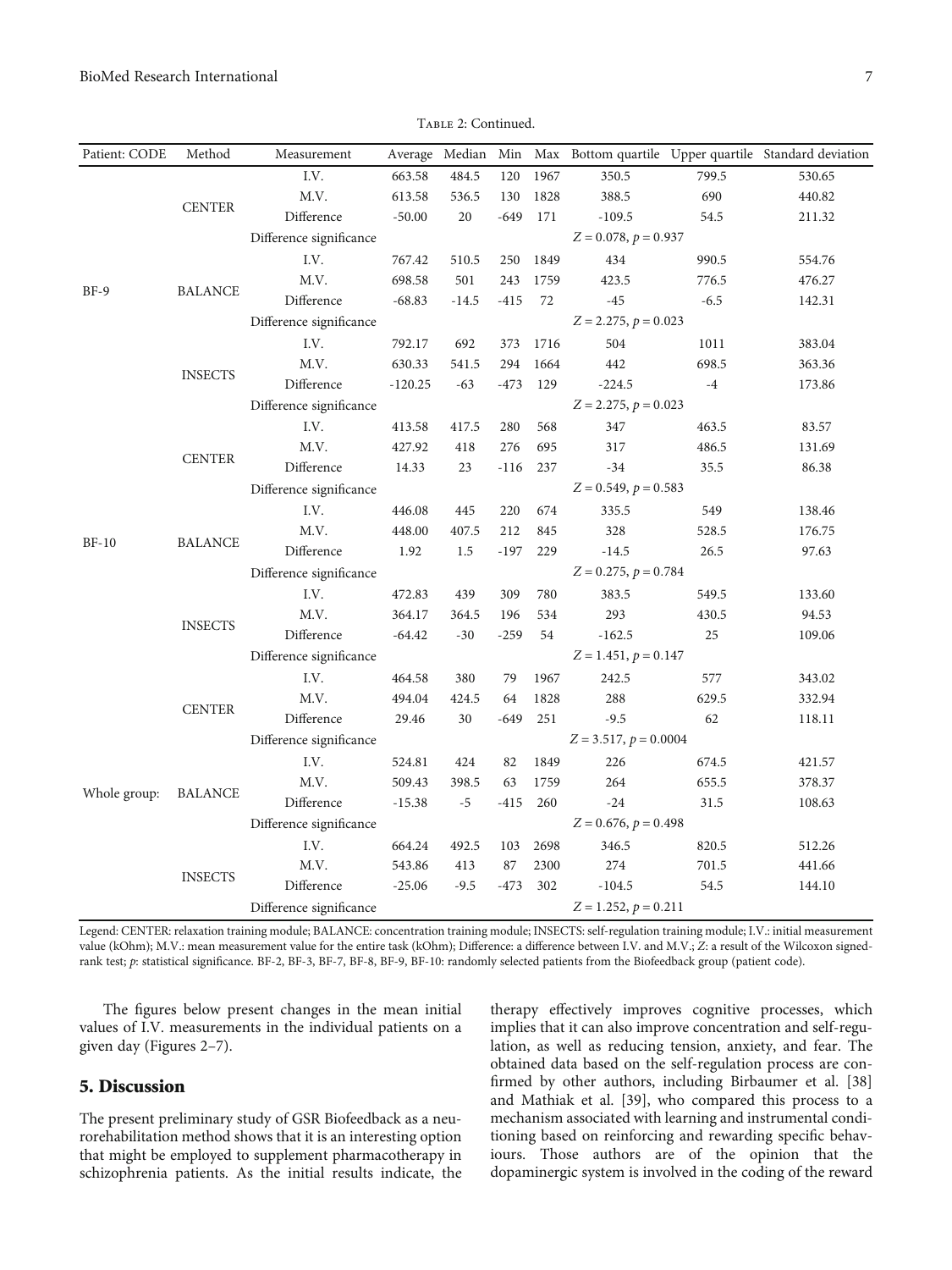<span id="page-7-0"></span>

|                         | ֦֦֧֦֧֢֦֧֦֧֦֧ׅ֦֧ׅ֪֚֚֚֚֚֡֝֝֜֝֜<br>֧֚֝ | ֚֚֬                    |       | J                      |         |                        |       |
|-------------------------|-------------------------------------|------------------------|-------|------------------------|---------|------------------------|-------|
| Patient:                | Change type                         | <b>CENTER</b>          |       | <b>BALANCE</b>         |         | INSECTS                |       |
| CODE                    |                                     | Number of measurements | ℅     | Number of measurements | ℅       | Number of measurements | $\%$  |
|                         | Relaxation (increase in value)      |                        | 58.33 |                        | 25.0C   |                        | 8.33  |
| BF-2 (12 measurements)  | No change in value                  |                        | 0.00  |                        | 0.00    |                        | 8.33  |
|                         | Activation (decrease in value)      |                        | 41.67 |                        | 75.00   |                        | 83.33 |
|                         | Relaxation (increase in value)      |                        | 58.33 |                        | 25.00   |                        | 75.00 |
| BF-3 (12 measurements)  | Activation (decrease in value)      |                        | 41.67 |                        | 75.00   |                        | 25.00 |
|                         | Relaxation (increase in value)      |                        | 91.67 |                        | 100.00  |                        | 83.33 |
| BF-7 (12 measurements)  | Activation (decrease in value)      |                        | 8.33  |                        | $0.00$  |                        | 16.67 |
|                         | Relaxation (increase in value)      |                        | 83.33 |                        | 58.33   |                        | 33.33 |
| BF-8 (12 measurements)  | Activation (decrease in value)      |                        | 16.67 |                        | 41.67   |                        | 66.67 |
|                         | Relaxation (increase in value)      |                        | 66.67 |                        | 8.33    |                        | 25.00 |
| BF-9 (12 measurements)  | Activation (decrease in value)      |                        | 33.33 |                        | 91.67   |                        | 75.00 |
|                         | Relaxation (increase in value)      |                        | 66.67 |                        | 58.33   |                        | 41.67 |
| BF-10 (12 measurements) | Activation (decrease in value)      |                        | 33.33 |                        | $41.67$ |                        | 58.33 |
|                         | Relaxation (increase in value)      |                        | 70.83 | సె                     | 45.83   |                        | 44.44 |
| Total (72 measurements) | No change in value                  |                        | 0.00  |                        | 0.00    |                        | 1.39  |
|                         | Activation (decrease in value)      |                        | 29.17 | 39                     | 54.17   | 39                     | 54.17 |
|                         |                                     |                        |       |                        |         |                        |       |

TABLE 3: Therapy effects and the type of change that occurred in the studied group by training module. Table 3: Therapy effects and the type of change that occurred in the studied group by training module.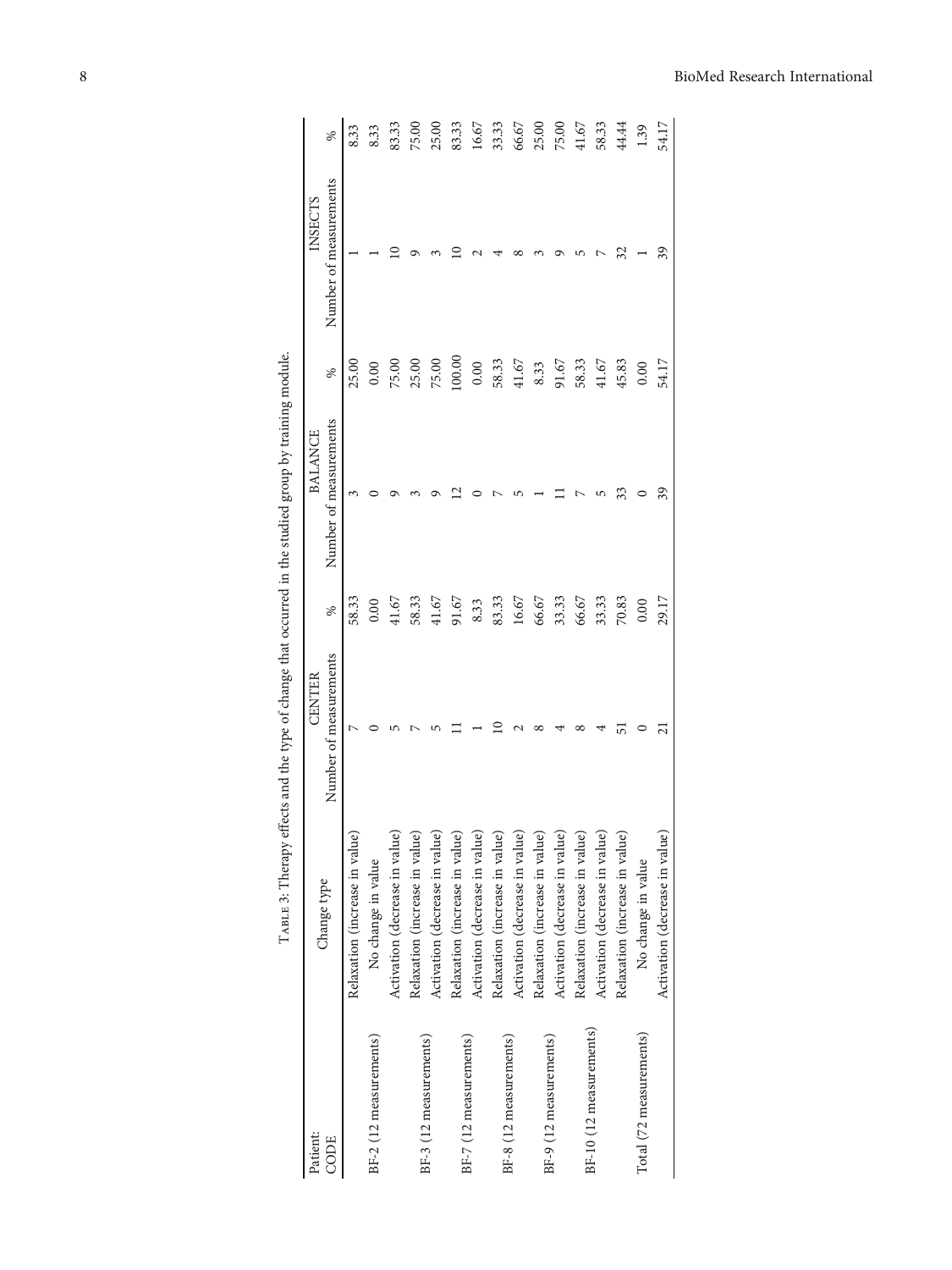<span id="page-8-0"></span>Table 4: Trend determined on the basis of the mean I.V. measurements on a given day.

| Patient CODE | $R_{S}$ | p     |
|--------------|---------|-------|
| $BF-2$       | 0.769   | 0.003 |
| $BF-3$       | 0.797   | 0.002 |
| $BF-7$       | 0.692   | 0.013 |
| $BF-8$       | 0.364   | 0.245 |
| $BF-9$       | 0.825   | 0.001 |
| $BF-10$      | 0.483   | 0.112 |

*RS*: Spearman's correlation coefficient; *p*: statistical significance.



Figure 2: Changes in the mean measurement values (I.V.) in patient BF-2 ( $R_s = 0.769$ ,  $p = 0.003$ ) on a given day.



FIGURE 3: Changes in the mean measurement values (I.V.) in patient BF-3 ( $R_s = 0.797$ ,  $p = 0.002$ ) on a given day.

pathway (substantia nigra—SN/tegmental area—VTA), playing an important role in self-regulation during the whole training process.

A similar opinion was presented by Sulzer, who emphasised a positive correlation between SN/VTA regulation, skin conductance (GSR), and emotional stimulation. According to this author, this correlation provides evidence for a positive effect of the therapy and a "control over secretion of



Figure 4: Changes in the mean measurement values (I.V.) in patient BF-7 ( $R_s = 0.692$ ,  $p = 0.013$ ) on a given day.



Figure 5: Changes in the mean measurement values (I.V.) in patient BF-8 ( $R_c = 0.364$ ,  $p = 0.245$ ) on a given day.

endogenous dopamine" [\[40\]](#page-11-0). Stoeckel et al. (2014) are of the opinion that the appropriately selected Neurotherapy methods are a prerequisite for improvement in cognitive functions, "inducing a process of the brain function transformation" and influencing overall functioning [\[41\]](#page-11-0). Koush and colleagues state that "brain training" can be understood as positively acquired behavioural feedback improving psychical function and developing the functional network of the brain through visual exercises [\[42\]](#page-11-0).

The high effectiveness of Biofeedback therapy is also emphasised by other authors, who note that regulation of brain waves based on regular training reduces fear, anxiety, and stress levels, that is, those symptoms which are frequently a problem for patients with mental disorders [\[43](#page-11-0)– [45\]](#page-11-0). It is possible that this relationship is an effect of mental status modulation, and the process of instrumental conditioning is associated with morphological and functional changes in dendrites and neuroplasticity of the brain [[46](#page-11-0)].

The preliminary results presented in this paper appear to confirm this process, as four (out of the six) participants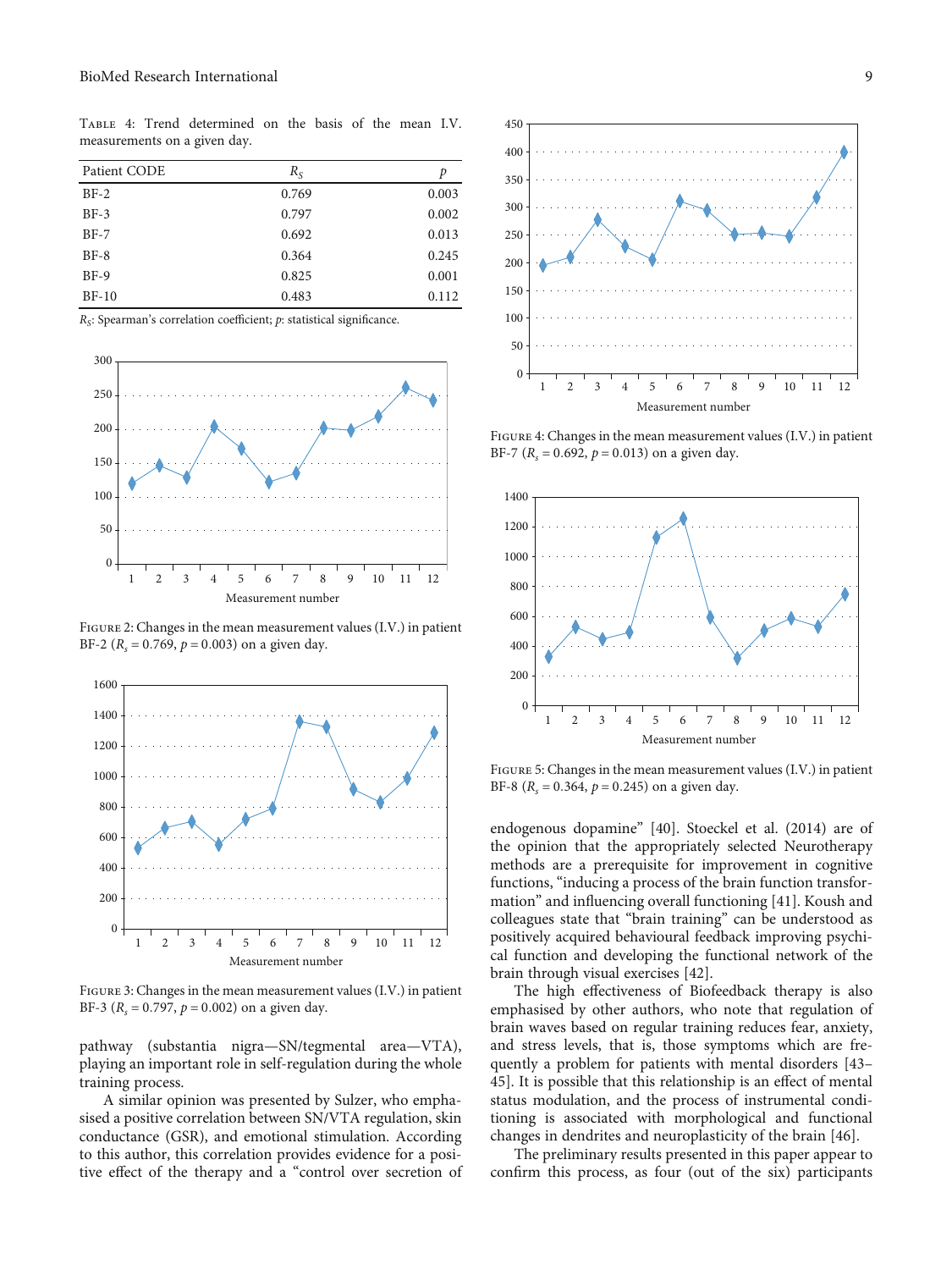<span id="page-9-0"></span>

Figure 6: Changes in the mean measurement values (I.V.) in patient BF-9 ( $R_s = 0.825$ ,  $p = 0.001$ ) on a given day.



FIGURE 7: Changes in the mean measurement values (I.V.) in patient BF-10 ( $R_s = 0.483$ ,  $p = 0.112$ ) on a given day.

subjected to training using GSR Biofeedback, obtained positive therapy outcomes, and the statistically significant increasing trend showed that the mean initial value (I.V.) of the measurements increased with each successive training session. The study indicates that in two out of the six subjects, a statistically significant increase in the measured values occurred during exercises in the CENTER module, which indicated that relaxation was achieved by those patients. In three patients, a statistically significant drop in measured values was noted after they had done the BALANCE exercise, which was reflective of an improvement in concentration. In three patients, a statistically significant drop in measured values was noted after the INSCECTS exercise, which was indicative of an improvement in self-regulation.

Possibly, each successive exercise performed in the individual modules resulted in regular improvement, and changes in action potentials (sprouting process) released the so-called priming process (long-term potentiation—LTP)

and a sequential cycle for the formation of new chemical synaptic connections. In consequence, the cyclic training sessions led to positive therapy outcomes [\[44](#page-11-0), [46, 47](#page-11-0)].

The positive effect of the therapy confirms the inverse relationship between the central and the autonomic activities, as discussed, among others, by Lim. The author noted a negative correlation between the amplitude of SCR<sub>s</sub> and the amplitudes of the N200 potential and of alpha and beta waves [\[45\]](#page-11-0). A similar opinion is presented by Campo [[27](#page-10-0)], who found a negative correlation between SCR<sub>s</sub> and exacerbation of schizophrenia symptoms (positive and negative), and by Iacono [[48](#page-11-0)], who observed a relationship between electrodermal activity and the alpha (drop) and delta (increase) rhythms. This inverse correlation indicates that modulation of the patient's mental condition based on GSR Biofeedback influences cortical transformation, and the positive effect of the therapy manifests as the reduction of adverse symptoms and improvement in coherence, as demonstrated in the present preliminary study.

Our study has some limitations which are mostly related to the model of apparatus which was used in GSR Biofeedback training and limited electrodermal measurements possible. Other limitations in this study include the small sample size and the use of convenience sampling methodology.

#### 6. Conclusions

According to the results of this present pilot study, GSR Biofeedback may be considered as a new neurorehabilitation technique that could complement pharmacological treatment of patients diagnosed with schizophrenia, improving their individual capabilities and social functioning using their own resources.

Undoubtedly, further studies in a larger cohort are needed to formulate sound and consistent conclusions. The present study was a pilot experiment, but it already provided promising results, which warrant further investigation. From the point of view of the mentally ill patient, every method that can improve their social functioning and quality of life is worth exploring.

#### Data Availability

All data is available with the authors on reasonable request.

#### Conflicts of Interest

The authors declare that there is no conflict of interest.

#### Acknowledgments

This research was funded by the Ministry of Science and Higher Education of the Republic of Poland, funds for statutory activities (grant number 550).

#### References

[1] R. Kahn, "Why Kraepelin was right: schizophrenia as a cognitive disorder," Neuropsychiatry and Neurophisiology, vol. 9, no. 2, pp. 41–47, 2014, (in Polish).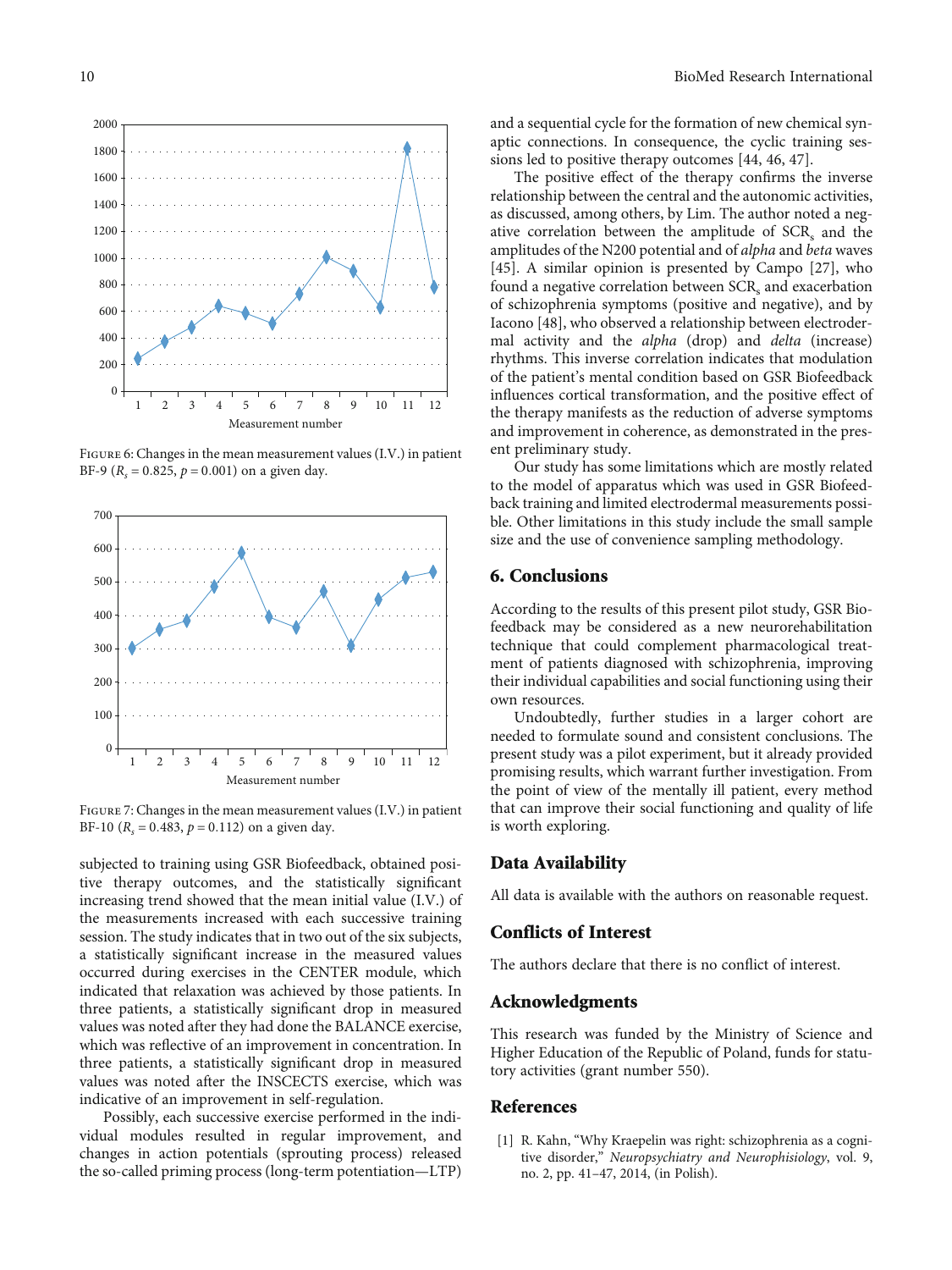- <span id="page-10-0"></span>[2] T. Widiger and D. Samuel, "Diagnostic categories or dimensions? A question for the diagnostic and statistical manual of mental disorders-fifth edition," Journal of Abnormal Psychology, vol. 114, no. 4, pp. 494–504, 2005.
- [3] R. Heaton, J. Gladsjo, B. Palmer, J. Kuck, T. Marcotte, and D. Jeste, "Stability and course of neuropsychological deficits in schizophrenia," Archives of General Psychiatry, vol. 58, no. 1, pp. 24–32, 2001.
- [4] P. Harvey, "Cognitive impairment in elderly patients with schizophrenia: age related changes," International Journal of Geriatric Psychiatry, vol. 16, no. 1, pp. 78–85, 2001.
- [5] M. Bralet, M. Navarre, A. Eskenazi, M. Lucas-Ross, and B. Falissard, "Interest of a new instrument to assess cognition in schizophrenia: the brief assessment of cognition in schizophrenia (BACS)," Encephale, vol. 34, no. 6, pp. 557–562, 2008.
- [6] D. Censits, J. Ragland, and R. Gur, "Neuropsychological evidence supporting a neurodevelopmental model of schizophrenia: a longitudinal study," Schizophrenia Research, vol. 24, no. 3, pp. 289–298, 1997.
- [7] P. Hoff and D. Beer, "Introductory remarks on the translation of Emil Kraepelins paper Die Erscheinungsformen des Irreseins (1920)," History of Psychiatry, vol. 3, no. 12, pp. 499-503, 1992.
- [8] S. Mohamed, J. Paulsen, D. O'Leary, S. Arndts, and N. Andreasen, "Generalized cognitive deficits in schizophrenia: a study of first-episode patients," Archives of General Psychiatry, vol. 56, no. 8, pp. 749–754, 1999.
- [9] E. M. Riley, D. McGovern, D. Mockler et al., "Neuropsychological functioning in first-episode psychosis – evidence of specific deficits," Schizophrenia Research, vol. 43, no. 1, pp. 47–55, 2000.
- [10] A. Saykin, D. Shtasel, R. Gur et al., "Neuropsychological deficits in neuroleptic naive patients with First-Episode schizophrenia," Archives of General Psychiatry, vol. 51, no. 2, pp. 124–131, 1994.
- [11] D. Schuepbach, M. Keshavan, J. Kmiec, and J. Sweeney, "Negative symptom resolution and improvements in specific cognitive deficits after acute treatment in first-episode schizophrenia," Schizophrenia Research, vol. 53, no. 3, pp. 249–261, 2002.
- [12] L. Townsend, A. Malla, and R. Norman, "Cognitive functioning in stabilized first-episode psychosis patients," Psychiatry Research, vol. 104, no. 2, pp. 119–131, 2001.
- [13] D. Addington, J. Addington, and G. Robinson, "Attributional style and depression in schizophrenia," Canadian Journal of Psychiatry, vol. 44, no. 7, pp. 697–700, 1999.
- [14] B. Witkowska-Łuć, "Schizofrenia i poczucie koherencji (Schisophrenia and sense of coherence)," Psychiatria Polska, vol. 73, pp. 1–10, 2017, (in Polish).
- [15] J. Braithwaite, D. Watson, R. Jones, and M. Rowe, "Przewodnik do analizy aktywności elektrotermicznej (EDA) i odpowiedzi przewodnictwa skóry (SCRs) do eksperymentów psychologicznych [A guide for analysing electrodermal activity (EDA) and skin conductance responses for psychological experiments]," Psychofizjologia, vol. 49, pp. 1017–1034, 2013.
- [16] R. Singh, S. Conjeti, and R. Benerjee, "A comparative evaluation of neural network classifiers for stress level analysis of automotive drivers using physiological signals," Biomedical Signal Processing and Control, vol. 8, no. 6, pp. 740–754, 2013.
- [17] P. Chattopadh, A. Bond, and M. Lader, "Characteristics of galvanic skin response in anxiety states," Journal of Psychiatric Research, vol. 12, no. 4, pp. 265–270, 1975.
- [18] A. Crider, "Personality and electrodermal response lability: an interpretation," Applied Psychophysiology and Biofeedback, vol. 33, no. 3, pp. 141–148, 2008.
- [19] K. Williams, W. Iacono, and R. Remick, "Electrodermal activity among subtypes of depression," Biological Psychiatry, vol. 20, no. 2, pp. 158–162, 1985.
- [20] M. Jandl, J. Steyer, and W. Kaschka, "Suicide risk markers in major depressive disorder: a study of electrodermal activity and event-related potentials," Journal of Affective Disorders, vol. 123, no. 1-3, pp. 138–149, 2010.
- [21] L. Thorell, M. Wolfersdorf, R. Straub, J. Steyer, S. Hodgkinson, and W. Kaschka, "Electrodermal hyporeactivity as a trait marker for suicidal propensity in uni- and bipolar depression," Journal of Psychiatric Research, vol. 47, no. 12, pp. 1925–1931, 2013.
- [22] W. Corvell, "Clinical assessment of suicide risk in depressive disorder," CNS Spectrums, vol. 11, no. 6, pp. 455–461, 2006.
- [23] W. Iacono, D. Lykken, and L. Peloquin, "Electrodermal activity in euthymic unipolar and bipolar affective disorders," Archives of General Psychiatry, vol. 40, no. 5, pp. 557–565, 1983.
- [24] D. Schneider, C. Regenbogen, T. Kellermann et al., "Empathic behavioral and physiological responses to dynamic stimuli in depression," Psychiatry Research, vol. 200, no. 2-3, pp. 294– 305, 2012.
- [25] J. Brekke, S. Raine, and M. Ansel, "Neuropsychological and psychophysiological correlates of psychosocial functioning in schizophrenia," Schizophrenia Bulletin, vol. 23, no. 1, pp. 19– 28, 1997.
- [26] A. Schell, M. Dawson, A. Rissling et al., "Electrodermal predictors of functional outcome and negative symptoms in schizophrenia," Psychophysiology, vol. 42, no. 4, pp. 483–492, 2005.
- [27] J. Campo, H. Merkelbach, H. Nijman, M. Yeates-Frederikx, and W. Allertz, "Skin conductance and schizophrenic symptomatology," Acta Neuropsychiatr, vol. 12, no. 4, pp. 177– 182, 2000.
- [28] M. Arns, J.-M. Batail, S. Bioulac et al., "Neurofeedback en psychiatrie : une technique du present ?," Encephale, vol. 43, no. 2, pp. 135–145, 2017.
- [29] N. Omejc, B. Rojc, P. Battaglini, and U. Marusic, "Review of the therapeutic neurofeedback method using electroencephalography: EEG Neurofeedback," Bosnian Journal of Basic Medical Sciences, vol. 19, no. 3, pp. 213–220, 2019.
- [30] R. Markiewicz and J. Masiak, "Evaluation of cognitive deficits in schizophrenia using event-related potentials and rehabilitation influences using EEG biofeedback in patients diagnosed with schizophrenia," Psychiatria Polska, vol. 53, no. 6, pp. 1261–1273, 2019.
- [31] T. Chen and I. Lin, "The learning effects and curves during high beta down-training neurofeedback for patients with major depressive disorder," Journal of Affective Disorders, vol. 266, pp. 235–242, 2020.
- [32] J. Micoulaud Franchi, C. Jeunet, and F. Lotte, "Neurofeedback: a challenge for integrative clinical neurophysiological studies," Clin Neurophisiol, vol. 50, no. 1, pp. 1–3, 2020.
- [33] J. Batail, S. Bioulac, F. Cabestaing et al., "EEG neurofeedback research: A fertile ground for psychiatry?," Encephale, vol. 45, no. 3, pp. 245–255, 2019.
- [34] J. Gruzelier, "Clinical attributes of schizophrenic skin conductance responders and non-responders," Psychological Medicine, vol. 6, no. 2, pp. 245–249, 1976.